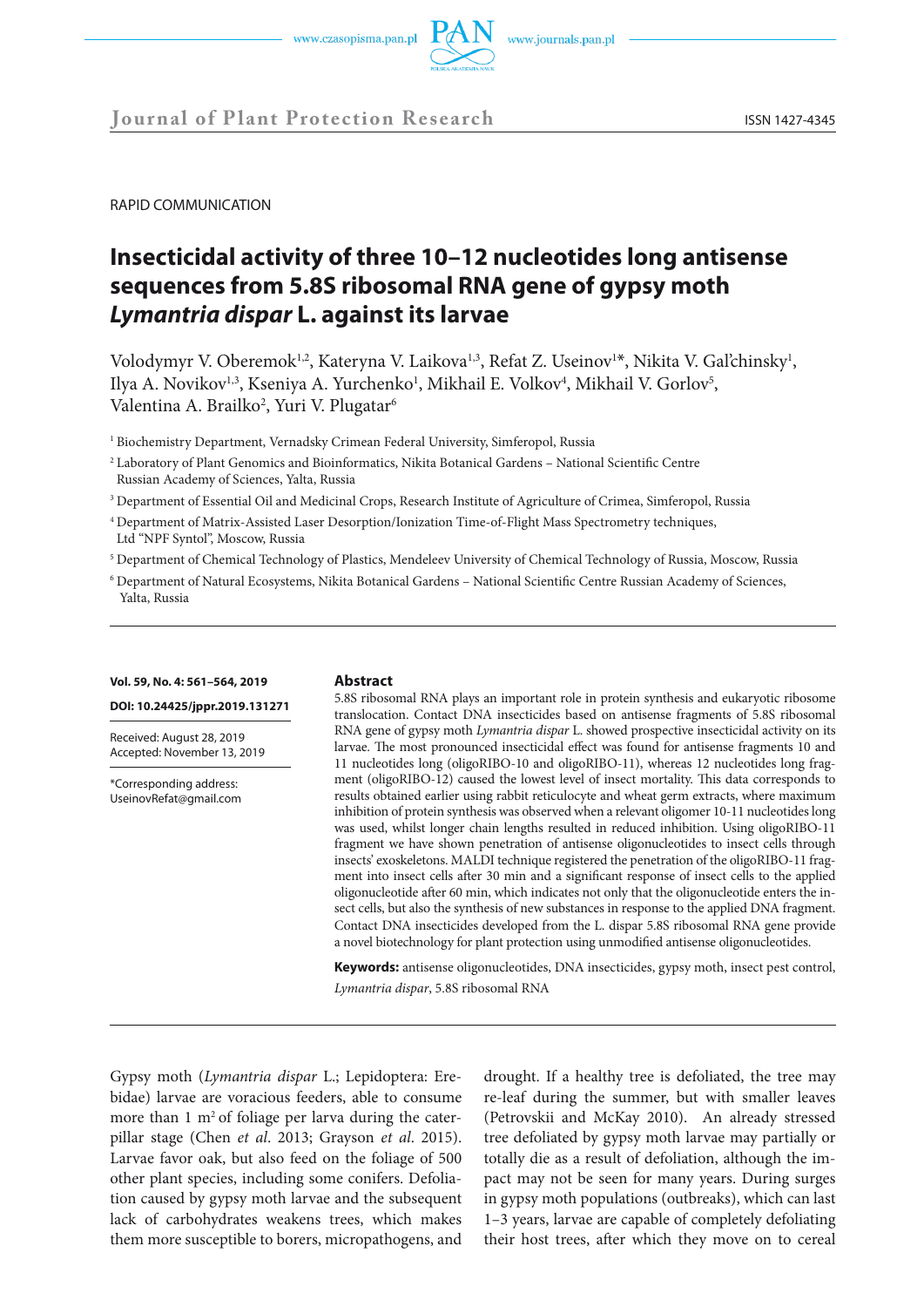crops and even vegetables. The population densities of the gypsy moth are able to reach outbreak levels that can cause considerable economic losses in forests in Europe, Asia, Africa, North America (Alalouni *et al*. 2013), and even New Zealand (Pitt *et al*. 2004).

Biological control of the gypsy moth is based on the use of *Lymantria dispar* multiple nucleopolyhedrovirus (baculovirus preparations). Unfortunately, the use of selective baculovirus preparations in forestry and agriculture is not always successful. This failure can be explained by the fact that the occurrence of artificial epizootics depends not only on environmental, but also genetic factors, particularly genetic resistance to the applied micropathogen (Asser *et al*. 2007). Among non-selective chemical insecticides, pyrethroids, organophosphorus compounds, carbamates, chitin synthesis inhibitors, and neonicotinoids are most often used for gypsy moth control. As an alternative, over the past decade, there has been increased attention paid to the development of insecticides based on unmodified nucleic acid fragments, in particular antisense DNA fragments (Oberemok *et al*. 2017a; Oberemok *et al*. 2018) and double-stranded RNA fragments (Wang *et al*. 2011; Gu and Knipple 2013). These next-generation control agents are able to combine the best characteristics of modern insecticides: the affordability and swift action of chemical insecticides coupled with the selectivity of biological preparations. *In vitro* nucleic acid synthesis technologies are becoming less expensive, which means that in the future, the affordability of DNA insecticides and RNA preparations will become comparable to that of chemical insecticides. It should be noted that antisense DNA-based insecticides are the only nucleic acid preparations currently being developed for gypsy moth control. A post-genomic approach to regulating the number of leaf-eating insects based on the use of antisense oligonucleotides has great potential to become commercially viable in the near future.

For our most recent experiments with DNA insecticides, we chose to use the 5.8S rRNA gene, since successful application of its fragments as antisense oligonucleotides has been well documented. Studies on the inhibition of protein synthesis by specific anti 5.8S rRNA oligonucleotides have suggested that this RNA plays an important role in eukaryotic ribosome function, although the molecular basis for the involvement of 5.8 S rRNA in this process remains unclear. Speculation regarding the function of this sequence has

focused on determining if it plays a role in tRNA binding (Lo *et al*. 1987; Abou-Elela and Nazar 1997;) and ribosome translocation (Graifer *et al*. 2005), at least in a universally conserved GAAC sequence region common to all 5.8S RNAs (Nazar 1982), since the region surrounding it is often species specific (Abou-Elela and Nazar 1997). Significant and reproducible inhibition has been produced using rabbit reticulocytes with several different unmodified DNA oligonucleotides; among these, the most inhibitory were specific for the universally conserved 5′-GAAC-3′ sequence. In the experiments carried out using rabbit reticulocyte extract, maximum inhibition was observed when an oligomer 10–11 nucleotides long was used; longer chain lengths resulted in reduced inhibition. A similar reduction was observed with wheat germ extract. With each type of extract, mutated sequences (even single-nucleotide mutations) significantly reduced the level of inhibition (Walker *et al*. 1990), providing a basis for the selectivity of action. As a result, we designed 10–12 nucleotide long antisense oligonucleotides (5′-TGCGTTCGAA-3′ – oligoRIBO-10; 5′-TGCGTTCGAAA-3′ – oligoR-IBO-11; 5′-TGCGTTCGAAAT-3′ – oligoRIBO-12) from the *L. dispar* 5.8S ribosomal RNA gene that includes the universally conserved antisense 5′-GTTC-3′ sequence and applied it as a contact DNA insecticide in our experiments. Recently, we proposed novel biotechnology to protect plants from insect pests using DNA insecticide with improved insecticidal activity based on a new antisense oligoRIBO-11 sequence from the 5.8S ribosomal RNA gene. This investigational oligoRIBO-11 insecticide causes higher mortality among both *L. dispar* larvae grown in the lab and those collected from the forest (Oberemok *et al*. 2019). Additionally, it is more affordable and faster acting than our pioneer preparations based on longer antisense fragments of anti-apoptosis genes of the baculovirus-host system (Oberemok *et al*. 2017b), which makes it a prospective candidate for use in the development of a ready-to-use preparation (Oberemok *et al*. 2019). In this rapid communication, we will compare the insecticidal potential of three different 10–12 nucleotide long antisense sequences from the 5.8S ribosomal RNA gene of the gypsy moth *L. dispar* against its larvae. Also using the MALDI (matrix-assisted laser desorption/ionization) technique, we provided for the first time evidence of the penetration of the oligoRIBO-11 fragment into insect cells through the insects' exoskeletons.

**Table 1.** Mortality of *Lymantria dispar* larvae (shown as a percentage)

| Day | Control         | oligoRIBO-10       | oligoRIBO-11        | oligoRIBO-12      |
|-----|-----------------|--------------------|---------------------|-------------------|
| 3rd | $5.42 \pm 1.05$ | $12.92 + 5.24*$    | $9.18 \pm 6.1$      | $6.68 \pm 2.45$   |
| 6th | $13.33 \pm 3.4$ | $29.17 \pm 10.64*$ | $26.68 \pm 11.58^*$ | $23.32 \pm 7.08*$ |

\*significant difference for *p* < 0.05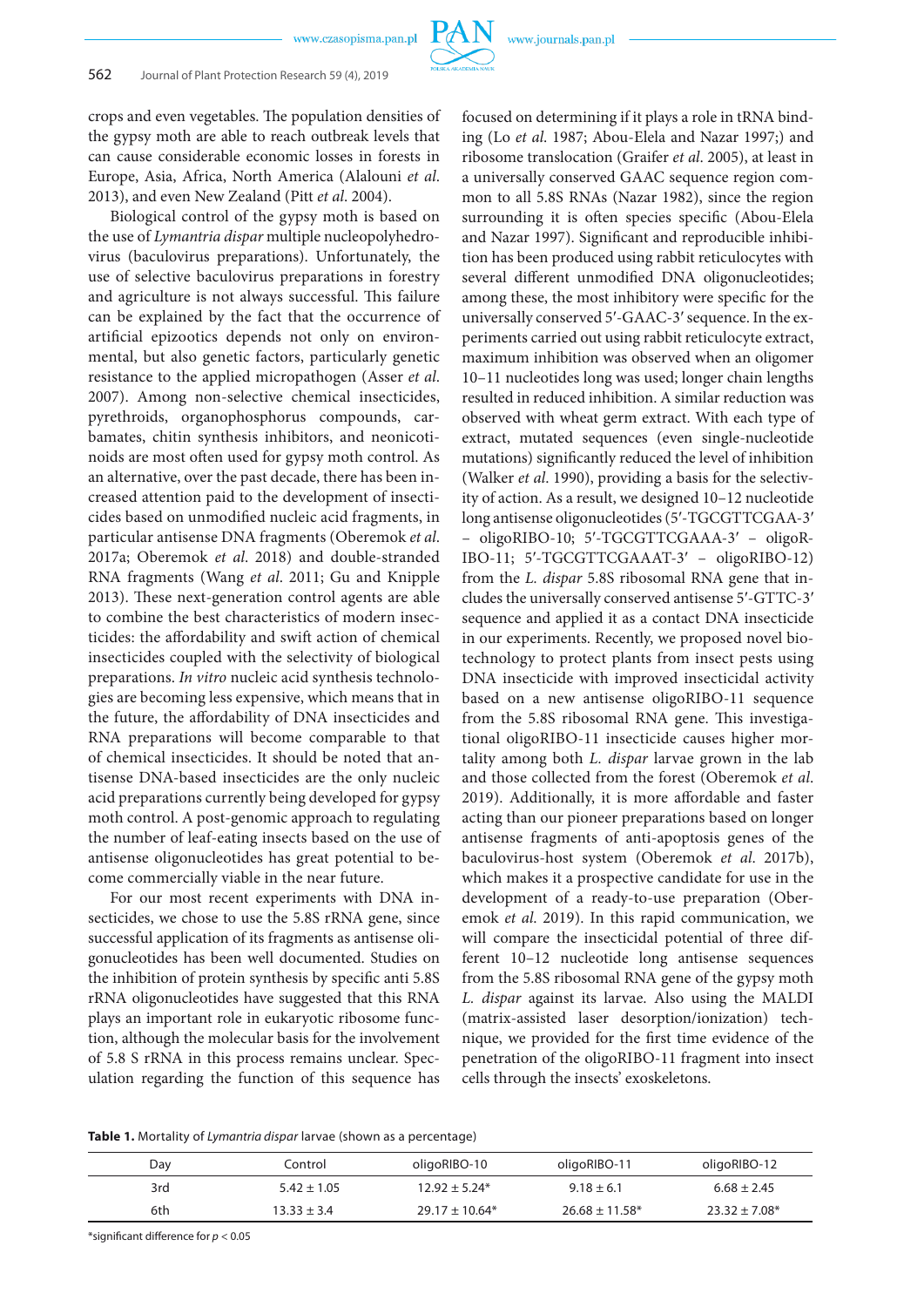www.czasopisma.pan.pl

 $P\mathcal{A}$ 

The mortality of the topically treated *L. dispar* larvae (30 pmol ∙ larva–1) reared in the lab (origin of egg masses: Tyumen, Russia) on a wheat germbased insect artificial diet increased significantly on the 3rd day after treatment only in the oligoRIBO-10 group ( $\chi^2$  = 7.23,  $p$  < 0.01,  $N$  = 480,  $df$  = 1) compared with the mortality of larvae in the control (watertreated) group (Table 1). In the groups treated with water, oligoRIBO-10, oligoRIBO-11, and oligo-RIBO-12, we observed larval deaths of 5.42, 12.92, 9.18, and 6.68%, respectively. On the 6th day after treatment, we observed a statistically significant increase in insect mortality caused by oligo-RIBO-10, oligoRIBO-11, and oligoRIBO-12, compared to the mortality seen in the control (watertreated) group ( $\chi^2$  = 19.21,  $p$  < 0.01,  $N$  = 480,  $df$  = 1;  $\chi^2 = 14.41$ ,  $p < 0.01$ ,  $N = 480$ , df = 1; and  $\chi^2 = 8.85$ ,  $p < 0.01$ ,  $N = 480$ ,  $df = 1$ , respectively). In the groups treated with water, oligoRIBO-10, oligoRIBO-11, and oligoRIBO-12, we observed larval deaths of 13.33, 29.17, 26.68, and 23.32%, respectively.

Thus, the most pronounced insecticidal effect was observed for antisense fragments 10 and 11 nucleotides long (oligoRIBO-10 and oligoRIBO-11), whereas a fragment 12 nucleotides long (oligoRIBO-12) caused the lowest level of insect mortality. These data correspond to results obtained earlier using rabbit reticulocyte and wheat germ extracts, where maximum inhibition of protein synthesis was observed when a relevant oligomer 10–11 nucleotides long was used; reduced inhibition resulted when oligos with longer chain lengths were used (Walker *et al*. 1990). Of note, one of the most pressing challenges when creating DNA insecticides against gypsy moth is the need to increase insect mortality, which at the moment is no more than 40–50% (Oberemok *et al*. 2019), compared to the mortality seen in the control, which generally does not exceed 10%. Fortunately, on other insect pests, we have obtained much more promising results, which indicate the great potential of this direction of research. In particular, we have shown a 90–100% mortality of the *Unaspis euonymi* Comstock under the action of a DNA insecticide based on an antisense fragment of 28S ribosomal RNA gene of this insect pest (unpublished data).

We used the oligoRIBO-11 fragment (5'-TGCGT TCGAAA-3') (0.9 nmol ∙ larva–1) to demonstrate penetration of antisense oligonucleotides through the integuments into the cells of gypsy moth larvae. Studies were then conducted using the MALDI technique and a Bruker Microflex MALDI-TOF (Bruker, USA). To date, mass spectrometry is the most highly sensitive physico-chemical method available for analyzing oligonucleotides and proteins. After the oligoRIBO-11 fragment was applied to the larvae, MALDI registered the penetration of the fragment into the insect cells at 30 min post-treatment (peak penetration at 3360.1 Da) and detected a significant response to the applied oligonucleotide 60 min post-treatment (Fig. 1). In the control group, no peak characteristic of the oligoRIBO-11 fragment was found.

In addition, in the control group, the profile of the recorded peaks (peaks at 2558.2 Da, 2582.2 Da, and 2910.5 Da) differed noticeably from those of the experimental groups. This indicates that the oligonucleotide not only entered the insect cells, but also that synthesis of new substances in response to the applied DNA fragment occurred. Many new peaks were obtained in the diagram for samples 60 min post-treatment with the oligoRIBO-11 fragment (peaks at 2935.8 Da,



Fig. 1. Peak diagram of the substances found in homogenate samples of tissues from individual gypsy moth larvae after contact treatment with oligoRIBO-11 fragment (0.9 nmol · larva<sup>-1</sup>): A – standard oligoRIBO-11 fragment (3358.73 ± 10 Da); B – control; C, D – 30 and 60 min after the drop containing the oligoRIBO-11 fragment has dried, respectively. Analysis of all samples was carried out after 7 consistent washes of the larvae with a solution of water and 70% alcohol. The experiment was carried out three times. Diagrams detailing the characteristics of the groups are presented for each group in the experiment. Samples were pre-desalted on Illustra™ NAP™ -5 G-25 Sephadex ™ columns according to manufacturer's instructions (GE Healthcare Life Sciences, USA) and then concentrated